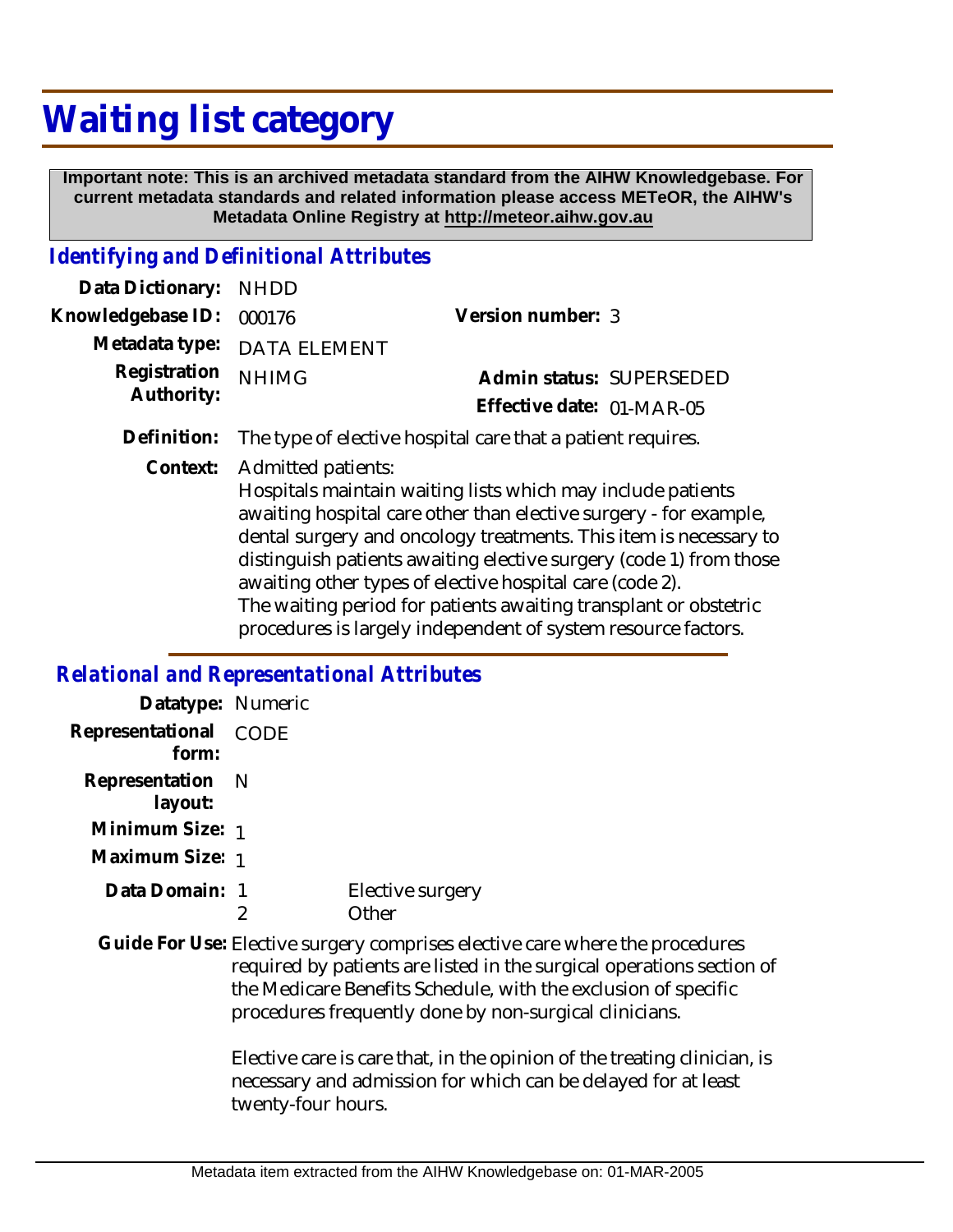Patients awaiting the following procedures should be classified as Code 2 - other:

- organ or tissue transplant procedures

- procedures associated with obstetrics (e.g. elective caesarean section, cervical suture)

- cosmetic surgery, i.e. when the procedure will not attract a Medicare rebate

- biopsy of:

 kidney (needle only) lung (needle only) liver and gall bladder (needle only)

- bronchoscopy (including fibre-optic bronchoscopy)
- peritoneal renal dialysis
- haemodialysis
- colonoscopy
- endoscopic retrograde cholangiopancreatography (ERCP)
- endoscopy of:
	- biliary tract oesophagus small intestine
	- stomach

- endovascular interventional procedures

- gastroscopy
- miscellaneous cardiac procedures
- oesophagoscopy
- panendoscopy (except when involving the bladder)
- proctosigmoidoscopy
- sigmoidoscopy
- anoscopy
- urethroscopy and associated procedures
- dental procedures not attracting a Medicare rebate
- other diagnostic and non-surgical procedures.

These procedure terms are also defined by the current edition of ICD-10-AM (International Classification of Diseases - Tenth Revision - Australian Modification, National Centre for Classification in Health, Sydney) codes which are listed under Comments below. This coded list is the recommended, but optional, method for determining whether a patient is classified as requiring elective surgery or other care.

All other elective surgery should be included in waiting list Code 1 - elective surgery.

Related metadata: relates to the data element concept Elective care version 1 supersedes previous data element Waiting list category - ICD-9-CM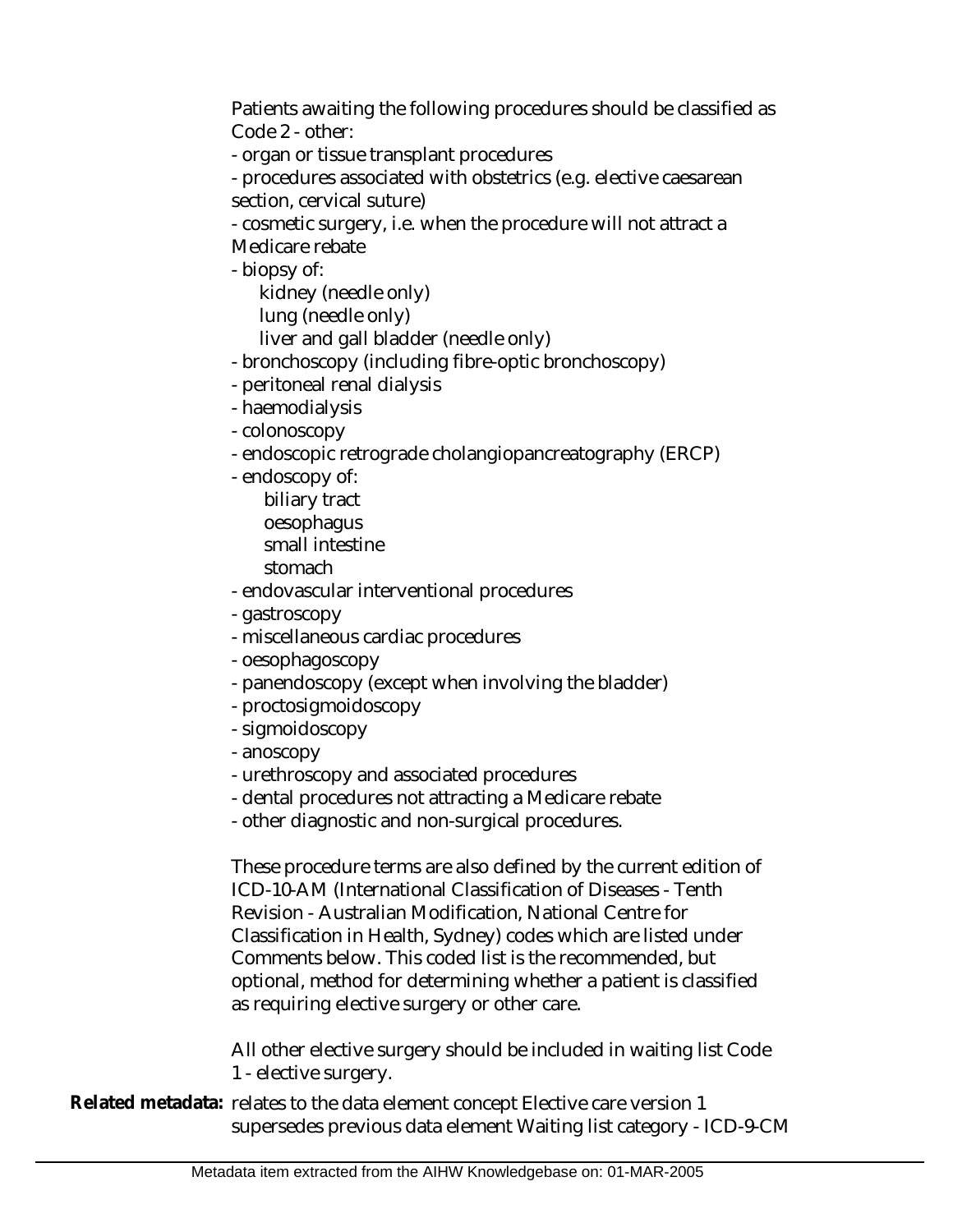code version 2 is used in conjunction with Patient listing status version 3 is supplemented by the data element Indicator procedure version 3

## *Administrative Attributes*

| Source Document: Current edition of the International Classification of Diseases - |
|------------------------------------------------------------------------------------|
| Tenth Revision - Australian Modification. National Centre for                      |
| Classification in Health, Sydney.                                                  |
| Source Organisation: Hospital Access Program Waiting Lists Working Group.          |

Waiting Times Working Group.

Health Data Standards Committee.

Comments: The table of ICD-10-AM procedure codes was prepared by the National Centre for Classification in Health. Some codes were excluded from the list on the basis that they are usually performed by non-surgeon clinicians.A more extensive and detailed listing of procedure descriptors is under development. This will replace the list in the Guide for use above, to facilitate more readily the identification of the exclusions when the list of codes is not used. ICD-10-AM CODES FOR THE EXCLUDED PROCEDURES: Organ or tissue transplant: 90172-00 [555] 90172-01 [555] 90204-00 [659] 90204-01 [659] 90205- 00 [660] 90205-01 [660] 13700-00 [801] 13706-08 [802] 13706-00 [802] 13706-06 [802] 13706-07 [802] 13706-09 [802] 13706-10 [802] 30375-21 [817] 90317-00 [954] 90324-00 [981] 36503-00 [1058] 36503- 01 [1058] 14203-01 [1906] Procedures associated with obstetrics: 16511-00 [1274] Obstetric Blocks [1330] to [1345] and [1347] Biopsy (needle) of: kidney: 36561-00 [1047] lung: 38412-00 [550] liver and gall bladder: 30409-00 [953] 30412-00 [953] 90319-01 [951] 30094-04 [964] Bronchoscopy: 41889-00 [543] 41892-00 [544] 41904-00 [546] 41764-02 [416] 41895-00 [544] 41764-04 [532] 41892-01 [545] 41901-00 [545] 41898-00 [543] 41898-01 [544] 41889-01 [543] 41849-00 [520] 41764-03 [520] 41855- 00 [520] Peritoneal renal dialysis: 13100-06 [1061] 13100-07 [1061] 13100-08 [1061] 13100-00 [1060] Endoscopy of biliary tract: 30484-00 [957] 30484-01 [957] 30484-02 [974] 30494-00 [971] 30452-00 [971] 30491-00 [958] 30491-01 [958] 30485-00 [963] 30485-01 [963] 30452-01 [958] 30450-00 [959] 30452-02 [959] 90349-00 [975] Endoscopy of oesophagus:

Metadata item extracted from the AIHW Knowledgebase on: 01-MAR-2005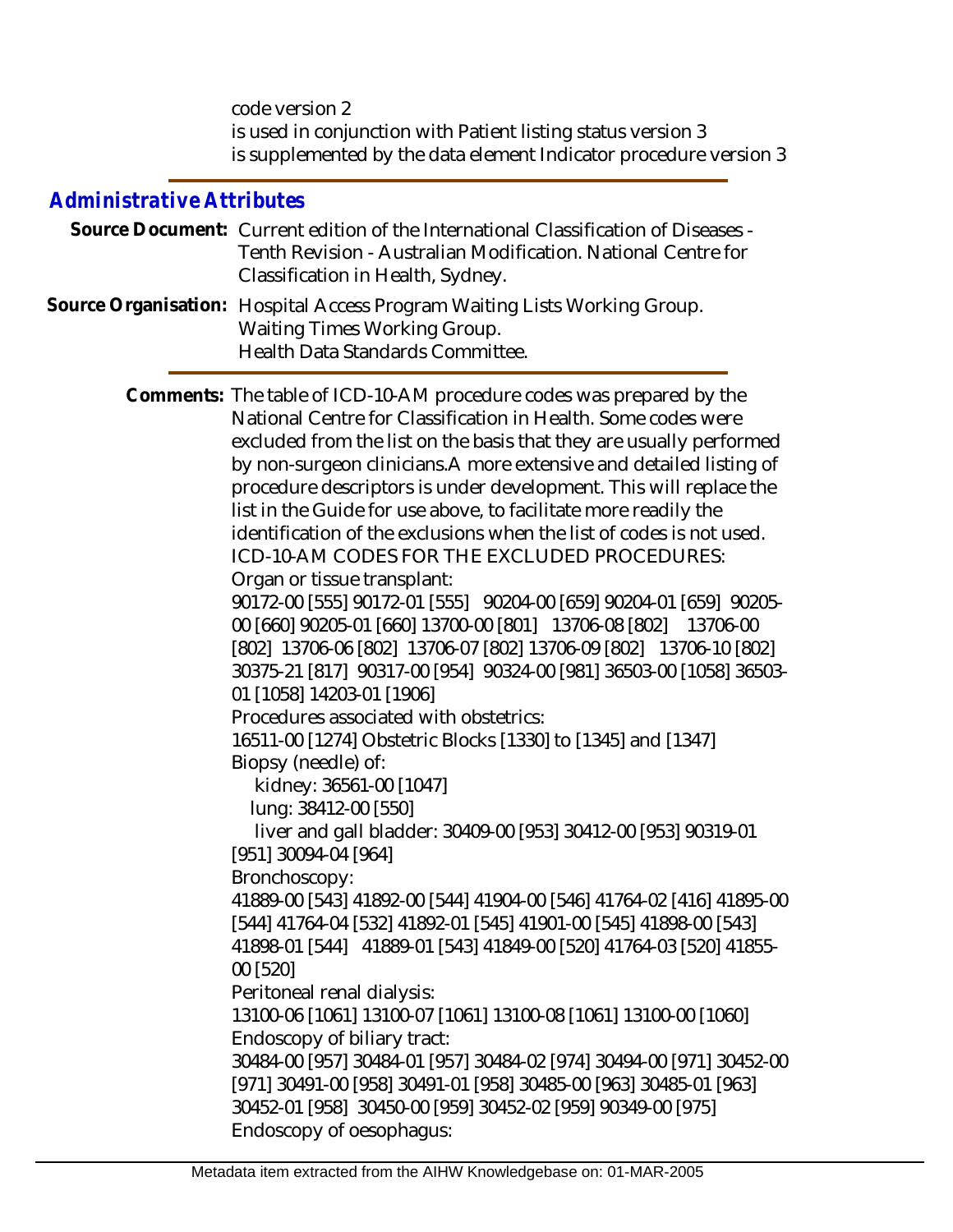30473-03 [850] 30473-04 [861] 41822-00 [861] 30478-11 [856] 41819-00 [862] 30478-10 [852] 30478-13 [861] 41816-00 [850] 41822-00 [861] 41825-00 [852] 30478-12 [856] 41831-00 [862] 30478-12 [856] 30490- 00 [853] 30479-00 [856] Panendoscopy: 30476-03 [874] 32095-00 [891] 30568-00 [893] 30569-00 [894] 30473-05 [1005] 30473-00 [1005] 30473-02 [1005] 30478-00 [1006] 30478-14 [1006] 30478-01 [1007] 30478-02 [1007] 30478-03 [1007] 30478-15 [1007] 30478-16 [1007] 30478-17 [1007] 30478-20 [1007] 30478-21 [1007] 30473-01 [1008] 30478-04 [1008] 30473-06 [1008] 30478-18 [1008] Endoscopy of large intestine, rectum and anus: 32075-00 [904] 32090-00 [905] 32084-00 [905] 30479-02 [908] 90308-00 [908] 32075-01 [910] 32078-00 [910] 32081-00 [910] 32090-01 [911] 32093-00 [911] 32084-01 [911] 32087-00 [911] 30479-01 [931] 90315- 00 [933] Miscellaneous cardiac: 38603-00 [642] 38600-00 [642] 38256-00 [647] 38256-01 [647] 38256-02 [647] 38278-00 [648] 38278-01 [648] 38284-00 [648] 90202-00 [649] 38470-00 [649] 38473-00 [649] 38281-01 [650] 38281-02 [650] 38281- 03 [650] 38281-04 [650] 38281-05 [650] 38281-06 [650] 38281-07 [651] 38281-07 [651] 38281-08 [651] 38281-09 [651] 38281-10 [651] 38281-00 [652] 38278-02 [654] 38456-07 [654] 90203-00 [654] 38284-01 [654] 90219-00 [663] 38281-11 [655] 38281-12 [655] 38212-00 [665] 38209- 00 [665] 38200-00 [667] 38203-00 [667] 38206-00 [667] 35324-00 [740] 35315-00 [758] 35315-01 [758] Endovascular interventional: 35304-01 [670] 35305-00 [670] 35304-00 [670] 35305-01 [670] 35310-00 [671] 35310-01 [671] 35310-03 [671] 35310-04 [671] 35310-02 [671] 35310-05 [671] 34524-00 [694] 13303-00 [694] 34521-01 [694] 32500- 01 [722] 32500-00 [722] 13300-01 [738] 13300-02 [738] 13319-00 [738] 13300-00 [738] 13815-00 [738] 13815-01 [738] 34521-02 [738] 34530-04 [738] 90220-00 [738] Urethroscopy: 36800-00 [1090] 36800-01 [1090] 37011-00 [1093] 37008-01 [1093] 37008-00 [1093] 37315-00 [1112] 37315-01 [1116] 37318-01 [1116] 36815-01 [1116] 37854-00 [1116] 35527-00 [1116] 37318-04 [1117] Dental: Blocks [450] to [490] Other diagnostic and non-surgical: 90347-01 [983] 90760-00 [1780] 90767-00 [1780] 13915-00 [1780] 13918-00 [1780] 13921-00 [1780] 13927-00 [1780] 13939-00 [1780] 13942-00 [1780] 90768-00 [1780] Blocks [1820] to 1939], [1940] to [2016]